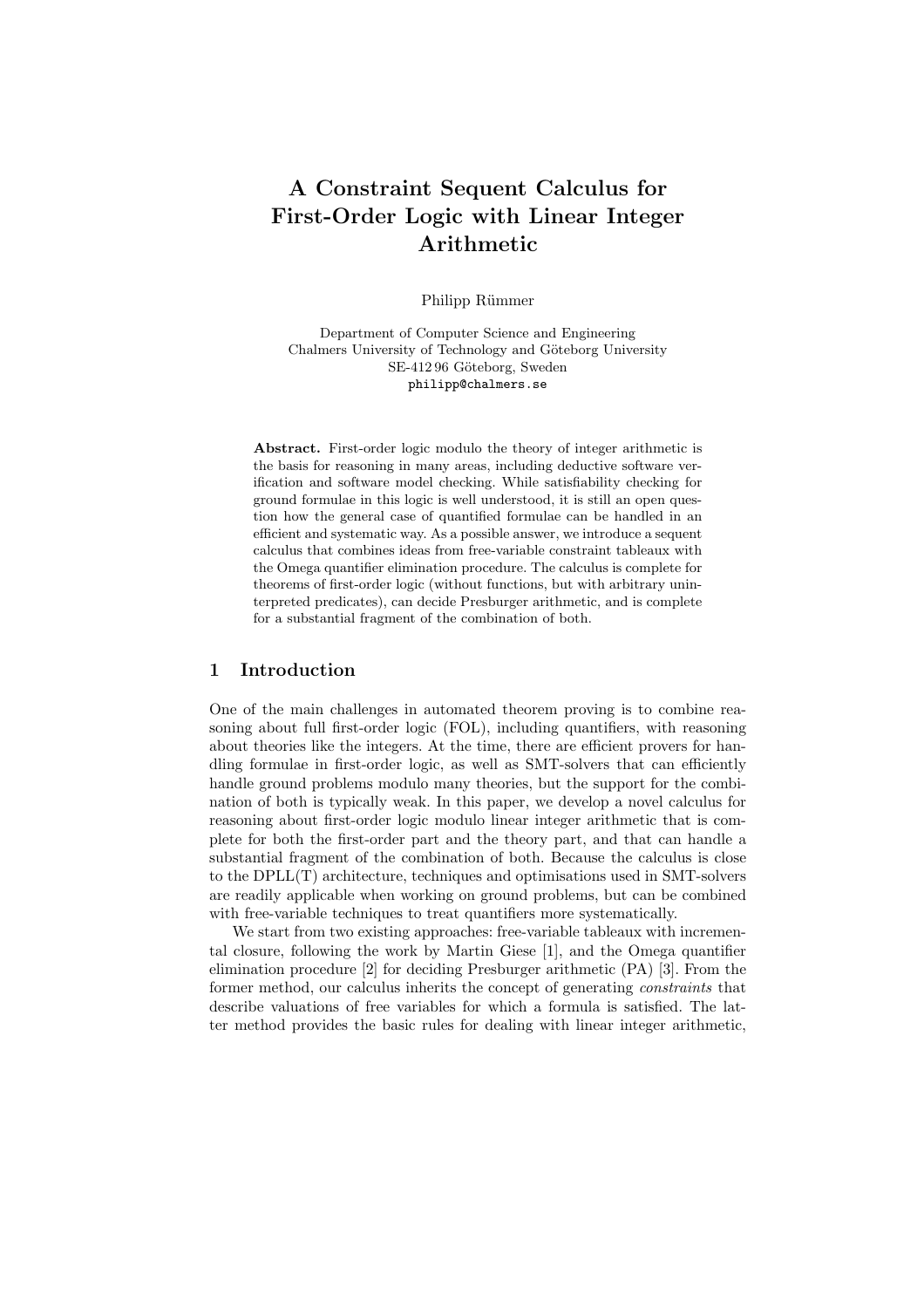and the concept of recursive application of a calculus in order to handle nested and alternating quantifiers. The resulting calculus accepts arbitrary formulae of PA enriched with arbitrary uninterpreted predicates as input. Uninterpreted functions are not directly supported, but can be treated by a translation to uninterpreted predicates and functionality and totality axioms.

Our calculus operates on *constrained sequents*  $\Gamma \vdash \Delta \Downarrow C$ , which consist of two sets  $\Gamma$ ,  $\Delta$  of formulae (the antecedent and the succedent) and one further formula  $C$  (the constraint). In this paper,  $C$  will always be a formula of PA. The semantics of a constrained sequent is the same as of the implication  $C \Rightarrow (\Gamma \vdash \Delta)$ , i.e., we call the sequent valid if the constraint  $C$  implies the ordinary sequent The sequent value of the constraint  $\mathcal{C}$  implies the ordinary sequent  $\Gamma \vdash \Delta$  (and the ordinary sequent holds iff the formula  $\Lambda \Gamma \rightarrow \mathcal{V} \Delta$  holds). In this sense, we can say that the constraint  $C$  is an approximation of the sequent  $\Gamma \vdash \Delta$ . The sequent  $\forall x.(x \geq 0 \rightarrow p(x)) \vdash p(c) \Downarrow c \geq 0$  is valid, for instance, as are the sequents  $\forall x.(x \geq 0 \rightarrow p(x)) \vdash p(c) \Downarrow c = 3$  and  $\Gamma \vdash \Delta \Downarrow false$ .

In practice, the constraints of sequents will be unknown during the construction of a proof. Proving thus consists of two or more phases: starting with a problem  $\Gamma \vdash \Delta \Downarrow ?$  with unknown constraint, a proof procedure will first apply analytic rules to the antecedent and succedent and build a proof tree, similarly as in a normal Gentzen-style sequent calculus. At some point when it seems appropriate, the procedure will start to close branches by synthesising constraints, which are subsequently propagated downwards from the leaves to the root of the tree. If the constraint that reaches the root is found to be valid, the validity of the input problem  $\Gamma \vdash \Delta$  has been shown; otherwise, the procedure will continue to expand the proof tree and later update the resulting constraints.

$$
\begin{array}{c}\n\vdots \\
\text{analytic reasoning} \\
\text{about input formula}\n\end{array}\n\qquad\n\begin{array}{c}\n\vdots \\
\frac{\Gamma'' \vdash \Delta'' \Downarrow C}{\Gamma' \vdash \Delta' \Downarrow C'} \\
\ldots \\
\end{array}\n\qquad\n\begin{array}{c}\n\text{propagation} \\
\text{of constraints}\n\end{array}
$$

If the input problem  $\Gamma \vdash \Delta$  does not contain uninterpreted predicates (i.e., corresponds to a PA formula), it is always possible to find proofs such that the resulting constraint is equivalent to  $\Gamma \vdash \Delta$  (we will call such proofs exhaustive). This allows us to use the calculus as a quantifier elimination procedure for PA.

Our main contributions are: the introduction of the calculus, completeness results for a number of fragments (including FOL and PA), a complete and terminating proof strategy for the PA fragment, and the result that fair proof construction is complete for formulae that are provable at all. Proofs for all theorems in the paper are given in [4].

The paper is organised as follows: After giving basic definitions in Sect. 2, we introduce our calculus in three steps: Sect. 3 gives a version for pure first-order logic, Sect. 4 a minimalist version for first-order logic modulo integer arithmetic, together with completeness results, and Sect. 5 an equivalent but more refined calculus. Sect. 6 contains the result that fair proof strategies are complete. Finally, Sect. 7 summarises related work and Sect. 8 concludes.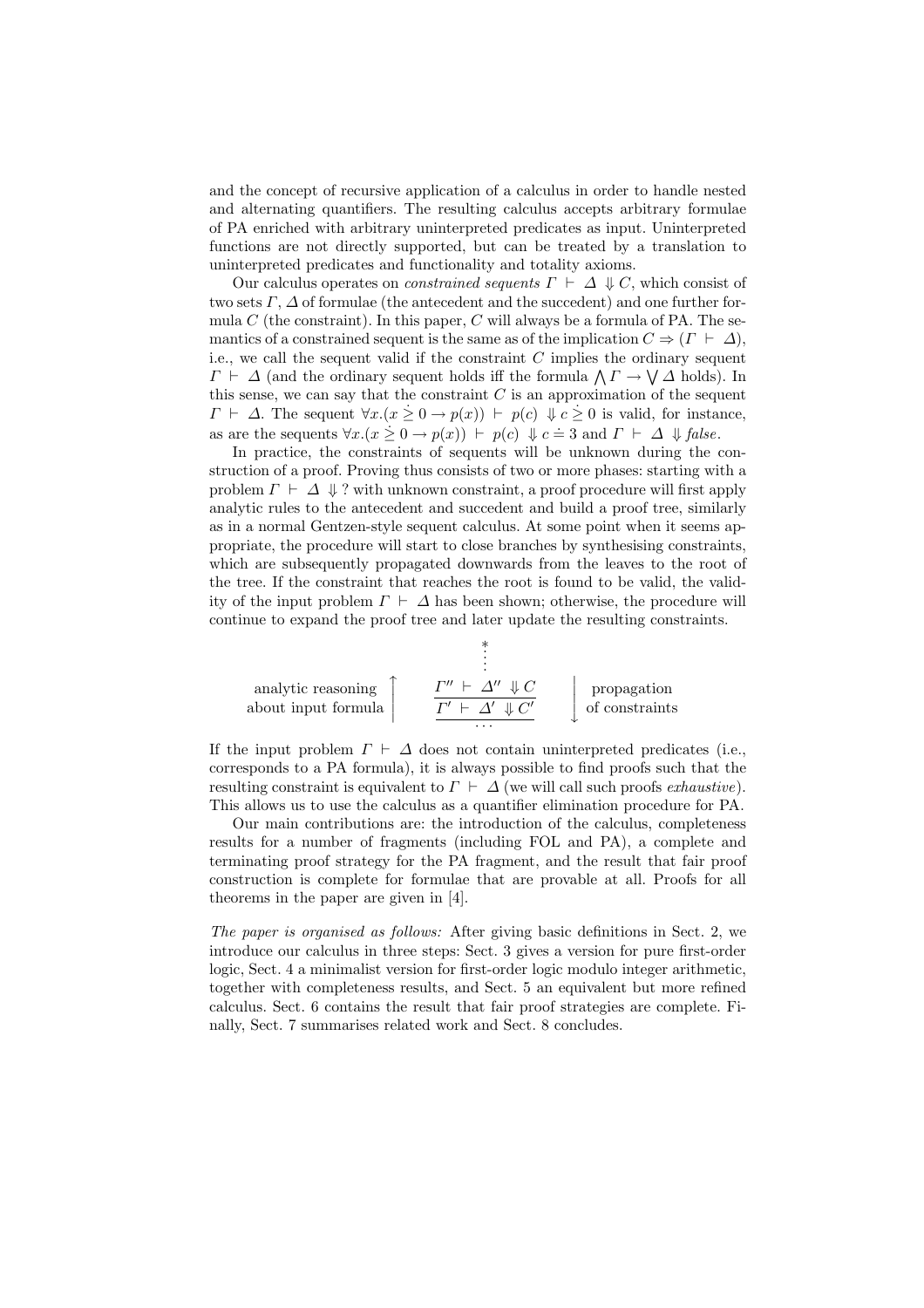#### 2 Preliminaries

We assume that the reader is familiar with classical first-order logic and Gentzenstyle sequent calculi, see [5] for an introduction. Assuming that  $x \in X$  ranges over an infinite set of variables,  $c \in A$  over an infinite set of constants,  $p \in P$ over a set of uninterpreted predicates with fixed arity, and  $\alpha \in \mathbb{Z}$  over integers, the syntactic categories of terms t and formulae  $\phi$  are defined by:

$$
t \ ::= \ \alpha \mid x \mid c \mid \alpha t + \cdots + \alpha t
$$

 $\phi$  ::=  $\phi \wedge \phi \circ \phi \circ \phi \circ \phi \circ \phi$   $\forall x.\phi \circ \exists x.\phi \circ \phi \circ \phi \circ \phi \circ \phi \circ \phi$ 

For reasons of simplicity, we only allow 0 as right-hand side of equations and inequalities, although we deviate from this convention in some places for sake of clarity. The explicit divisibility operator  $\alpha \mid t$  is added for presentation purposes only and does not add any expressiveness (divisibility can also be expressed with an existentially quantified equation). Further, we use the abbreviations true, false for the equations  $0 = 0, 1 = 0$  and  $\phi \rightarrow \psi$  as abbreviation for  $\neg \phi \vee \psi$ .

Simultaneous substitution of terms  $t_1, \ldots, t_n$  for variables  $x_1, \ldots, x_n$  is denoted by  $[x_1/t_1, \ldots, x_n/t_n]\phi$ , whereby we assume that variable capture is avoided by renaming bound variables when necessary. As short-hand notations, we sometimes also substitute terms for constants (as in  $[c/t]\phi$ ), quantify over constants (as in  $\forall c.\phi$ ), or quantify over sets of constants (as in  $\forall U.\phi$ ).

Semantics. The only universe considered for evaluation are the integers  $\mathbb Z$  (an exception is Sect. 3, where we treat normal first-order logic). A variable assignment  $\beta: X \to \mathbb{Z}$  is a mapping from variables to integers, a constant assignment  $\delta: A \to \mathbb{Z}$  a mapping from constants to integers, and an interpretation  $I: P \to \mathcal{P}(\mathbb{Z}^*)$  a mapping from predicates to sets of  $\mathbb{Z}$ -tuples. The evaluation function  $val_{I,\beta,\delta}$  for terms and formulae is then defined as is common and gives the arithmetic operations their normal meaning. We call a formula  $\phi$ valid if  $val_{I,\beta,\delta}(\phi)$  is true for all  $I, \beta, \delta$ .

Sequents. If  $\Gamma$ ,  $\Delta$  are finite sets of formulae and C is a formula, all of which do not contain free variables, then  $\Gamma \vdash \Delta$  is an (ordinary) sequent and  $\Gamma \vdash \Delta \Downarrow C$ is a (constrained) sequent. We sometimes identify sequents with the formulae a (constrained) sequent. We sometimes identity sequents with the formulae  $\Gamma \to \bigvee \Delta$  (resp.,  $\bigwedge \Gamma \wedge C \to \bigvee \Delta$ ). A calculus rule is a binary relation between finite sets of constrained sequents (the premisses) and constrained sequents (the conclusion). A sequent calculus rule is called sound, iff, for all instances

$$
\frac{\Gamma_1 \vdash \Delta_1 \Downarrow C_1 \cdots \Gamma_n \vdash \Delta_n \Downarrow C_n}{\Gamma \vdash \Delta \Downarrow C}
$$

it holds that: if all premisses  $\Gamma_1 \vdash \Delta_1 \Downarrow C_1, \ldots, \Gamma_n \vdash \Delta_n \Downarrow C_n$  are valid, then  $\Gamma \vdash \Delta \Downarrow C$  is valid. Proof trees are defined as is common as trees growing upwards in which each node is labelled with a constrained sequent, and in which each node that is not a leaf is related with the nodes directly above through an instance of a calculus rule. A proof is closed if it is finite, and if all leaves are justified by a rule instance without premisses.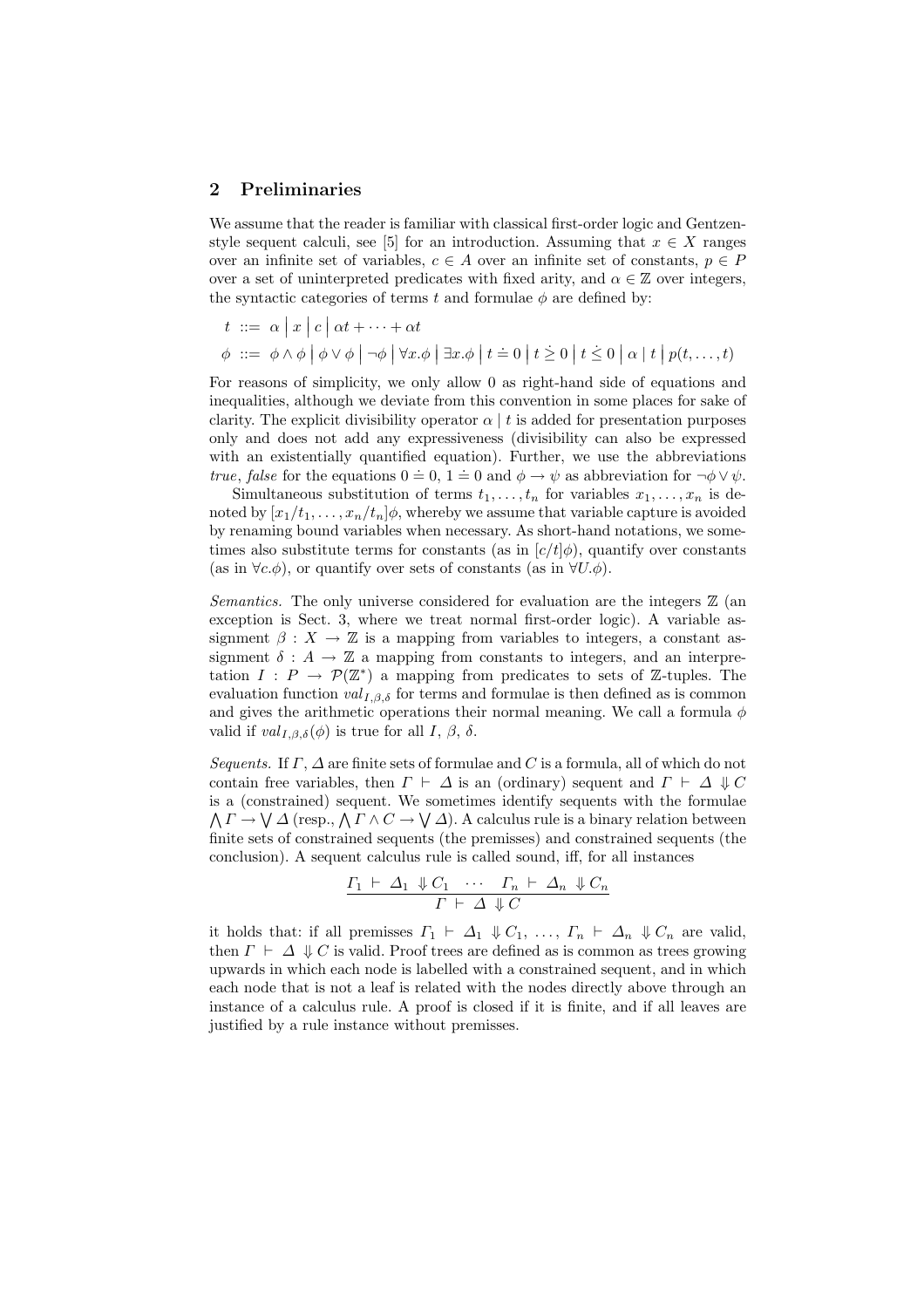Simplification. We denote elementary simplification steps on terms and atomic formulae in a proof with simp, without showing more details about the applied transformation (in an implementation, simp might be a part of the datastructures for formulae). SIMP normalises terms to the form  $\alpha_1 t_1 + \cdots + \alpha_n t_n$ , in which  $\alpha_1, \ldots, \alpha_n$  are non-zero integers and  $t_1, \ldots, t_n$  are pairwise distinct variables, constants, or 1 (possibly 0 as the empty sum). Further, terms are put into a canonical form by sorting summands according to a well-founded ordering  $\lt_r$ :

- on variables, constants and integers,  $\lt_r$  is an arbitrary well-ordering such that variables are bigger than constants, constants are bigger than integers, and:  $0 < r < 1 < r < 1 < r < 2 < r < -2 < r < 3 < r \cdots$ .
- on terms with coefficients,  $\lt_r$  is defined by  $\alpha t \lt_r \alpha' t'$  if and only if  $t \lt_r t'$ or  $t = t'$  and  $\alpha <_{r} \alpha'$ .
- on linear combinations,  $\langle r \rangle$  is defined by  $\alpha_1 t_1 + \cdots + \alpha_n t_n \langle r \rangle \alpha'_1 t'_1 + \cdots$  $\alpha'_k t'_k$  if and only if  $\{\!\!\{\alpha_1 t_1, \ldots, \alpha_n t_n\}\!\!\} <_{r} \{\!\!\{\alpha'_1 t'_1, \ldots, \alpha'_n t'_n\}\!\!\}$  (in the multiset extension of  $\lt_r$ , cf. [6]).

Atomic formulae  $t = 0, t \geq 0, t \leq 0$  are normalised by SIMP such that the coefficients of non-constant terms in  $t$  are coprime (do not have non-trivial factors in common), and such that the leading coefficient is non-negative. This also detects that equations like  $2y - 6c + 1 = 0$  are unsolvable and equivalent to *false*, and that an inequality like  $2y - 6c + 1 \leq 0$  can be simplified and rounded to  $y - 3c + 1 \leq 0$  thanks to the discreteness of the integers. All inequalities in the succedent are moved to the antecedent. A divisibility judgement  $\alpha | t$  is normalised like an equation  $\alpha x + t = 0$ , and it is ensured that  $\alpha$  and the leading coefficient of t are positive.

### 3 A Constraint Sequent Calculus for First-Order Logic

We first introduce a very restricted calculus for pure first-order logic, in order to illustrate how the framework of constrained sequents is related to normal freevariable tableau calculi. This section is exceptional in that we do not assume evaluation of formulae over the universe  $\mathbb Z$  of integers, and that we allow equations  $s \doteq t$  whose right-hand side is not 0. The rules from Fig. 1, together with the following closure rule, form the calculus  $Pred^C$ :

$$
\frac{*}{\Gamma, p(s_1, \ldots, s_n) \vdash p(t_1, \ldots, t_n), \Delta \Downarrow \bigwedge_i s_i \doteq t_i}
$$
 PRED-CLOSE

Instead of unifying complementary literals, a conjunction of equations about the predicate arguments is generated and propagated as a constraint.

Example 1. We show a proof for the sequent  $\forall x.\exists y.p(x, y) \vdash \exists z.p(a, z)$ . In order to instantiate existential and universal quantifiers, fresh constants  $c, d, e$  are introduced. The constraints on the right-hand side are practically filled in after applying PRED-CLOSE. Because  $\exists x.\forall y.\exists z.(x = a \land y = z)$  is valid, also the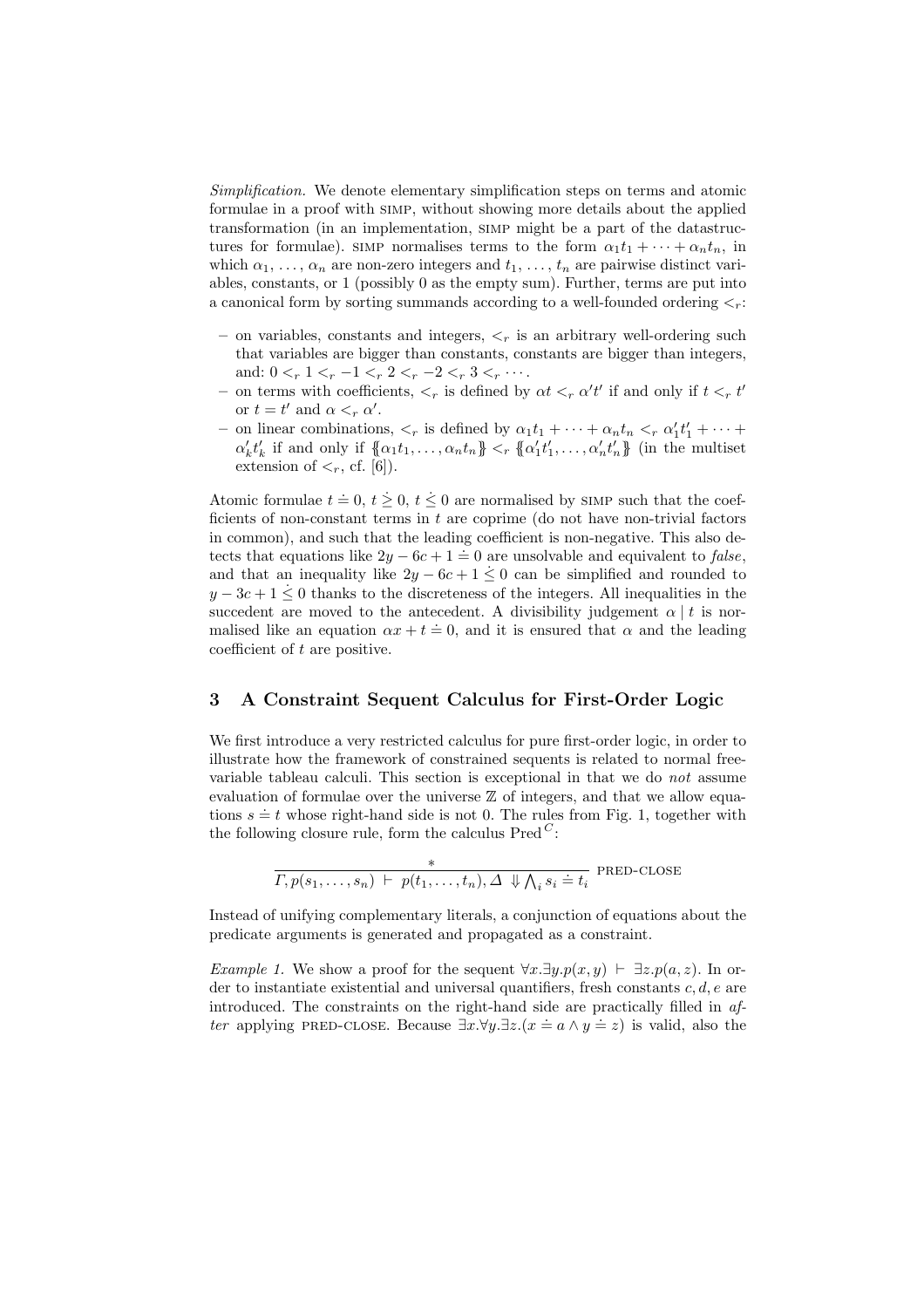$$
\frac{\Gamma \vdash \phi, \Delta \Downarrow C \qquad \Gamma \vdash \psi, \Delta \Downarrow D}{\Gamma \vdash \phi \land \psi, \Delta \Downarrow C \land D} \quad \text{and-right}
$$
\n
$$
\frac{\Gamma, \phi \vdash \Delta \Downarrow C \qquad \Gamma, \psi \vdash \Delta \Downarrow D}{\Gamma, \phi \lor \psi \vdash \Delta \Downarrow C \land D} \quad \text{on-LEFT}
$$
\n
$$
\frac{\Gamma, \phi, \psi \vdash \Delta \Downarrow C}{\Gamma, \phi \land \psi \vdash \Delta \Downarrow C} \quad \text{and-left}
$$
\n
$$
\frac{\Gamma \vdash \phi, \psi, \Delta \Downarrow C}{\Gamma \vdash \phi \lor \psi, \Delta \Downarrow C} \quad \text{on-right}
$$
\n
$$
\frac{\Gamma \vdash \phi, \Delta \Downarrow C}{\Gamma \vdash \phi \lor \psi, \Delta \Downarrow C} \quad \text{on-right}
$$
\n
$$
\frac{\Gamma \vdash \phi, \Delta \Downarrow C}{\Gamma \vdash \neg \phi, \Delta \Downarrow C} \quad \text{not-left}
$$
\n
$$
\frac{\Gamma, \phi \vdash \Delta \Downarrow C}{\Gamma \vdash \neg \phi, \Delta \Downarrow C} \quad \text{not-right}
$$
\n
$$
\frac{\Gamma, [\frac{x}{c}|\phi, \forall x, \phi \vdash \Delta \Downarrow \text{for}}{\Gamma \vdash \neg \phi, \Delta \Downarrow \text{for}} \quad \text{in} \quad \frac{\Gamma, [\frac{x}{c}|\phi, \forall x, \phi \vdash \Delta \Downarrow [\frac{x}{c}]C}{\Gamma, \forall x, \phi \vdash \Delta \Downarrow \text{in} \cdot \text{for}}}{\Gamma, \exists x. \phi, \Delta \Downarrow [\frac{x}{c}]C} \quad \text{all-Right}
$$
\n
$$
\frac{\Gamma, [\frac{x}{c}|\phi \vdash \Delta \Downarrow [\frac{x}{c}]C}{\Gamma \vdash \forall x. \phi, \Delta \Downarrow \forall x. C} \quad \text{all-Right}
$$
\n
$$
\frac{\Gamma, [\frac{x}{c}|\phi \vdash \Delta \Downarrow [\frac{x}{c}]C}{\Gamma, \exists x. \phi \vdash \Delta \Downarrow \text{in} \cdot \text{for}}}{\Gamma, \exists x. \phi \vdash \Delta \Downarrow \text{in} \cdot \text{in} \cdot \text{in} \cdot \text{in} \cdot \text{in} \
$$

Fig. 1. The rules for first-order predicate logic (without equality). In all rules,  $c$  is a constant that does not occur in the conclusion: in contrast to the usage of Skolem functions and free variables in tableaux, the same kinds of symbols (constants) are used to handle both existential and universal quantifiers. Arbitrary renaming of bound variables is allowed in the constraints when necessary to avoid variable capture.

validity of the original problem is proven.

$$
\begin{array}{c}\n \overbrace{\ldots, p(c,d) \vdash \ldots, p(a,e) \Downarrow c = a \land d = e}^{*} \text{PRED-CLOSE} \\
 \overbrace{\ldots, p(c,d) \vdash \exists z. p(a,z) \Downarrow \exists z. (c = a \land d = z)}^{*} \text{EX-RIGHT} \\
 \overbrace{\ldots, \exists y. p(c,y) \vdash \exists z. p(a,z) \Downarrow \forall y. \exists z. (c = a \land y = z)}^{*} \text{EX-LEFT} \\
 \overbrace{\forall x. \exists y. p(x,y) \vdash \exists z. p(a,z) \Downarrow \exists x. \forall y. \exists z. (x = a \land y = z)}^{*} \text{ALL-LEFT} \\
 \end{array}
$$

It is easy to see that a constraint  $C$  produced by a proof can only consist of equations over variables and constants, conjunctions, and quantifiers (because these are the only constructs that are introduced in constraints by the rules of Pred<sup> $C$ </sup>). The validity of constraints/formulae of this kind is decidable and corresponds to simultaneous unification, which makes the calculus effective.

**Lemma 2 (Soundness).** If a sequent  $\Gamma \vdash \Delta \Downarrow C$  is provable in Pred<sup>C</sup>, then it is valid (holds in all first-order structures).

**Lemma 3 (Completeness).** Suppose  $\phi$  is closed, valid (holds in all first-order structures), and does not contain constants. Then there is a valid constraint C such that  $\vdash \phi \Downarrow C$  is provable in Pred<sup>C</sup>.

## 4 Adding Integer Arithmetic

Relatively few changes to the calculus  $Pred<sup>C</sup>$  from the previous section are necessary to reason about problems in integer arithmetic. In this section, we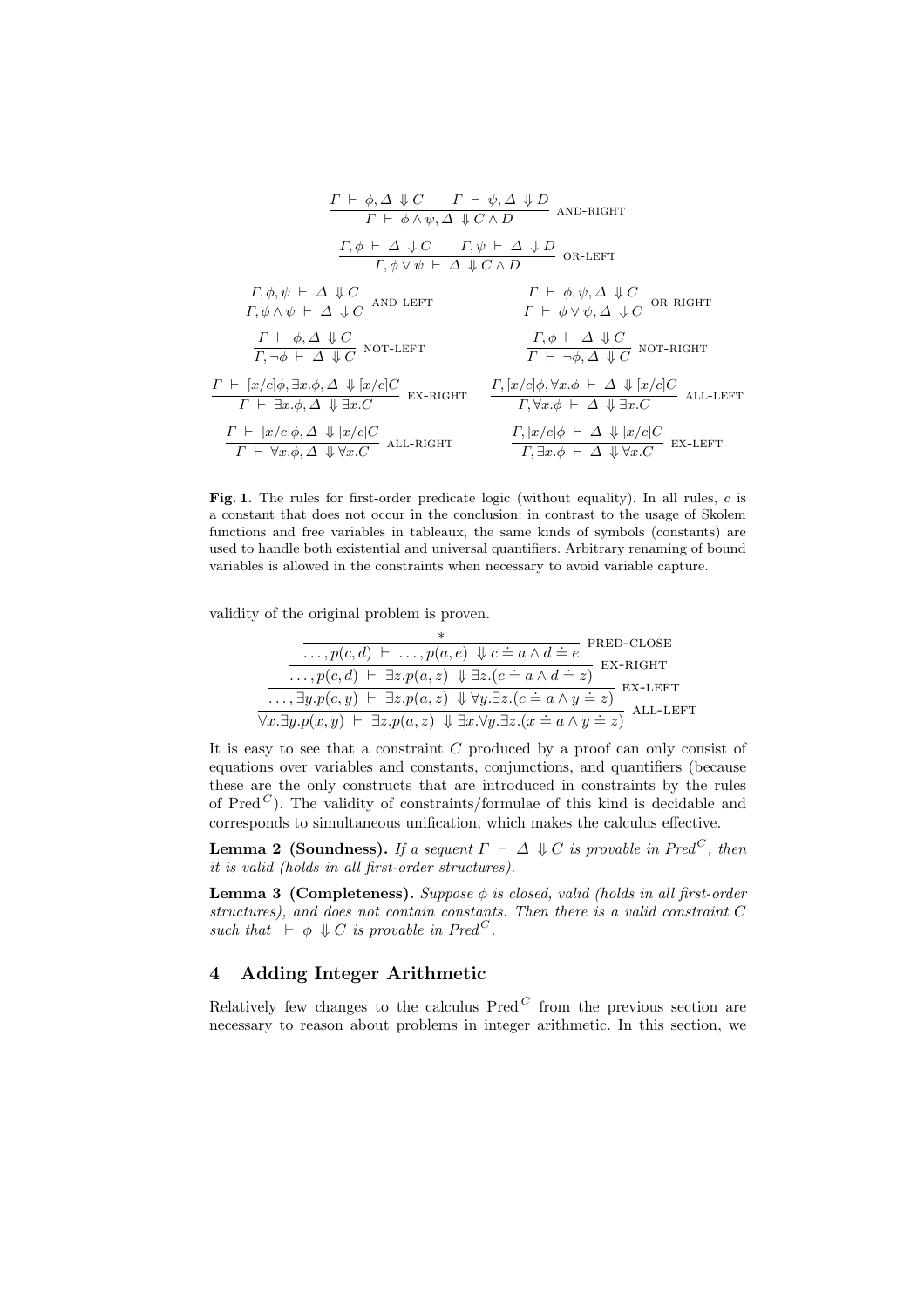describe a minimalist approach in which all integer reasoning happens during the constraint solving and investigate fragments on which the resulting method is complete. Later in the paper, the calculus is refined and optimised. From now on and in contrast to the previous section, assume that formulae and terms are evaluated over first-order structures with the universe Z as described in Sect. 2.

In contrast to the previous section, to handle integer arithmetic disjunctive constraints also need to be considered. We thus split the rule PRED-CLOSE into two new rules, one of which (PRED-UNIFY) generates unification conditions for complementary pairs, while the other one (close) allows to synthesise a constraint from arbitrary formulae in a sequent:

$$
\frac{\Gamma, p(s_1, \ldots, s_n) \vdash p(t_1, \ldots, t_n), \bigwedge_i s_i - t_i \doteq 0, \Delta \Downarrow C}{\Gamma, p(s_1, \ldots, s_n) \vdash p(t_1, \ldots, t_n), \Delta \Downarrow C} \text{PRED-UNIFY}
$$
\n
$$
\frac{*}{\Gamma, \phi_1, \ldots, \phi_n \vdash \psi_1, \ldots, \psi_m, \Delta \Downarrow \neg \phi_1 \vee \cdots \vee \neg \phi_n \vee \psi_1 \vee \cdots \vee \psi_m} \text{CLOSE}
$$
\n
$$
(\phi_1, \ldots, \phi_n, \psi_1, \ldots, \psi_m \text{ do not contain uninterpreted predicates})
$$

Besides these two rules,  $PreSPred_S^C$  contains all rules given in Fig. 1. It is obvious that any proof in Pred<sup> $C$ </sup> can be translated to a proof in PresPred $\frac{C}{S}$  by replacing applications of PRED-CLOSE with applications of PRED-UNIFY, followed by CLOSE, which means that  $\mathop{\rm PresPred}\nolimits_S^C$  is complete for first-order logic.

Because uninterpreted predicates are excluded in close, the constraint resulting from a proof is always a formula in Presburger arithmetic and can in principle be handled using any decision procedure for PA (e.g. [2], also see Sect. 5.3). We come back to this issue later in the paper and assume for the time being that some procedure is available for deciding the validity of constraints.

As an implication of a more general result (Lem. 13), it can be observed that PresPred  $_G^C$  is proof-confluent: if  $\phi$  is provable, then every partial proof of  $\vdash \phi \Downarrow ?$  can be extended to a closed proof of a sequent  $\vdash \phi \Downarrow C$  with valid constraint C.

*Example 4.* We show a proof for the following sequent (Fig. 2):

$$
\forall x. p(2x), \forall x. \neg p(2x+1) \vdash \forall y. (p(y) \rightarrow p(y+10))
$$

The sequent is proven by first building the "main proof" (upwards) to a point where CLOSE can be applied. The constraints  $C_1, \ldots, C_4$  are then filled in and propagated downwards. Because  $C_4$  is valid, we have proven the validity of the original formula. The constraint simplification is explained in more detail later.

Completeness on fragments. Two fragments on which  ${\rm PresPred\,}_S^C$  is complete are the classes of purely universal and of purely existential formulae. We call positions in the antecedent/succedent of a sequent positive if they are underneath an odd/even number of negations. All other positions are called negative.

**Lemma 5.** If  $\Gamma \vdash \Delta$  is a valid sequent in which  $\exists$  only occurs in negative and  $\forall$  only in positive positions, then there is a valid PA constraint C such that  $\Gamma \vdash \Delta \Downarrow C$  has a proof in the calculus PresPred<sup>C</sup><sub>S</sub>.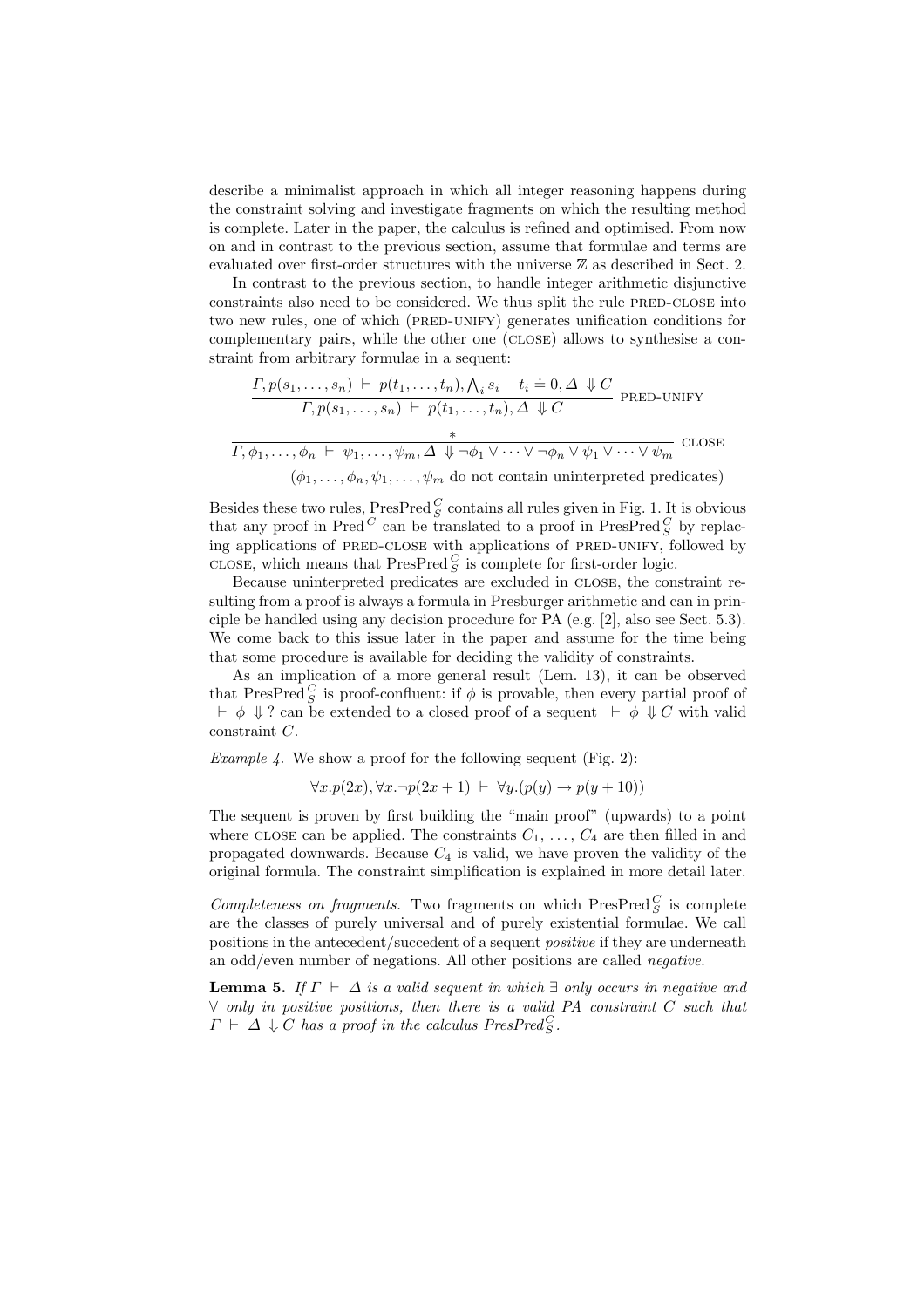| $\ast$                                                                                                  |                       |
|---------------------------------------------------------------------------------------------------------|-----------------------|
| $\vdash \ldots, 2d - c - 10 = 0, c - 2e - 1 = 0 \Downarrow C_1$                                         | <b>CLOSE</b>          |
| $p(2d), \ldots, p(c) \vdash p(c+10), p(2e+1) \Downarrow C_1$                                            | PRED-UNIFY $\times$ 2 |
|                                                                                                         | ALL-LEFT, NOT-LEFT    |
| , $p(2d)$ , ∀x. ¬ $p(2x + 1)$ , $p(c)$ ⊢ $p(c + 10)$ ↓ $C_2$                                            |                       |
| $\forall x. p(2x), \forall x. \neg p(2x+1), p(c) \vdash p(c+10) \Downarrow C_3$                         | ALL-LEFT              |
| $\forall x. p(2x), \forall x. \neg p(2x+1) \vdash \neg p(c) \vee p(c+10) \Downarrow C_3$                | OR-RIGHT, NOT-RIGHT   |
|                                                                                                         | ALL-RIGHT             |
| $\forall x. p(2x), \forall x. \neg p(2x+1) \vdash \forall y. (p(y) \rightarrow p(y+10)) \Downarrow C_4$ |                       |

The constraints are:

$$
C_1 = 2d - c - 10 = 0 \lor c - 2e - 1 = 0
$$
  
\n
$$
C_2 = \exists y.[e/y]C_1 = \exists y.(2d - c - 10 = 0 \lor c - 2y - 1 = 0)
$$
  
\n
$$
C_3 = \exists x.[d/x]C_2 = \exists x.\exists y.(2x - c - 10 = 0 \lor c - 2y - 1 = 0)
$$
  
\n
$$
= 2 | (c + 10) \lor 2 | (c - 1)
$$
  
\n
$$
C_4 = \forall x.[c/x]C_3 = \forall x.(2 | (x + 10) \lor 2 | (x - 1))
$$
  
\n
$$
= true
$$

Fig. 2. An example proof in the calculus PresPred $^C_S$ .

**Lemma 6.** If  $\Gamma \vdash \Delta$  is a valid sequent (without constants) in which  $\exists$  only occurs in positive and  $\forall$  only in negative positions, then there is a valid PA constraint C such that  $\Gamma \vdash \Delta \Downarrow C$  has a proof in the calculus  $PresPred^C_S$ .

Comparison with  $M\mathcal{E}(LIA)$ . We can also show that the calculus PresPred<sup>C</sup><sub>S</sub> is complete on the logic that can be handled by Model Evolution modulo linear integer arithmetic [7]. Ignoring minor syntactic issues and the fact that  $\mathcal{ME}(\text{LIA})$ works on clauses,  $M\mathcal{E}(LIA)$  is a sound and complete calculus for proving the unsatisfiability of formulae of the shape  $\exists \bar{a}. (\phi \wedge \psi)$ , where  $\bar{a} = (a_1, \ldots, a_m)$  is a vector of existentially quantified variables,  $\phi$  is a PA formula over  $\bar{a}$  that only has finitely many solutions, and  $\psi$  is an arbitrary formula over  $\bar{a}$  in which  $\exists/\forall$ only occurs in negative/positive positions.

**Lemma 7.** If  $\exists \bar{a}. (\phi \land \psi)$  as above is an unsatisfiable formula that does not contain constants or free variables, then there is a valid constraint C such that the sequent  $\exists \bar{a}.(\phi \land \psi) \vdash \Downarrow C$  has a proof in PresPred<sup>C</sup><sub>S</sub>.

### 5 Built-In Handling of Presburger Arithmetic

Although the calculus from the previous section is in principle usable, it practically has a number of shortcomings: the handling of arithmetic in constraints provides little guidance for the construction of proofs, so that large constraints are produced in a very indeterministic manner that cannot be solved efficiently. Moreover, constraints are even needed to handle ground problems, for which branch-local reasoning should be sufficient. The main goal when refining the calculus is, therefore, to reduce the usage of constraints as far as possible.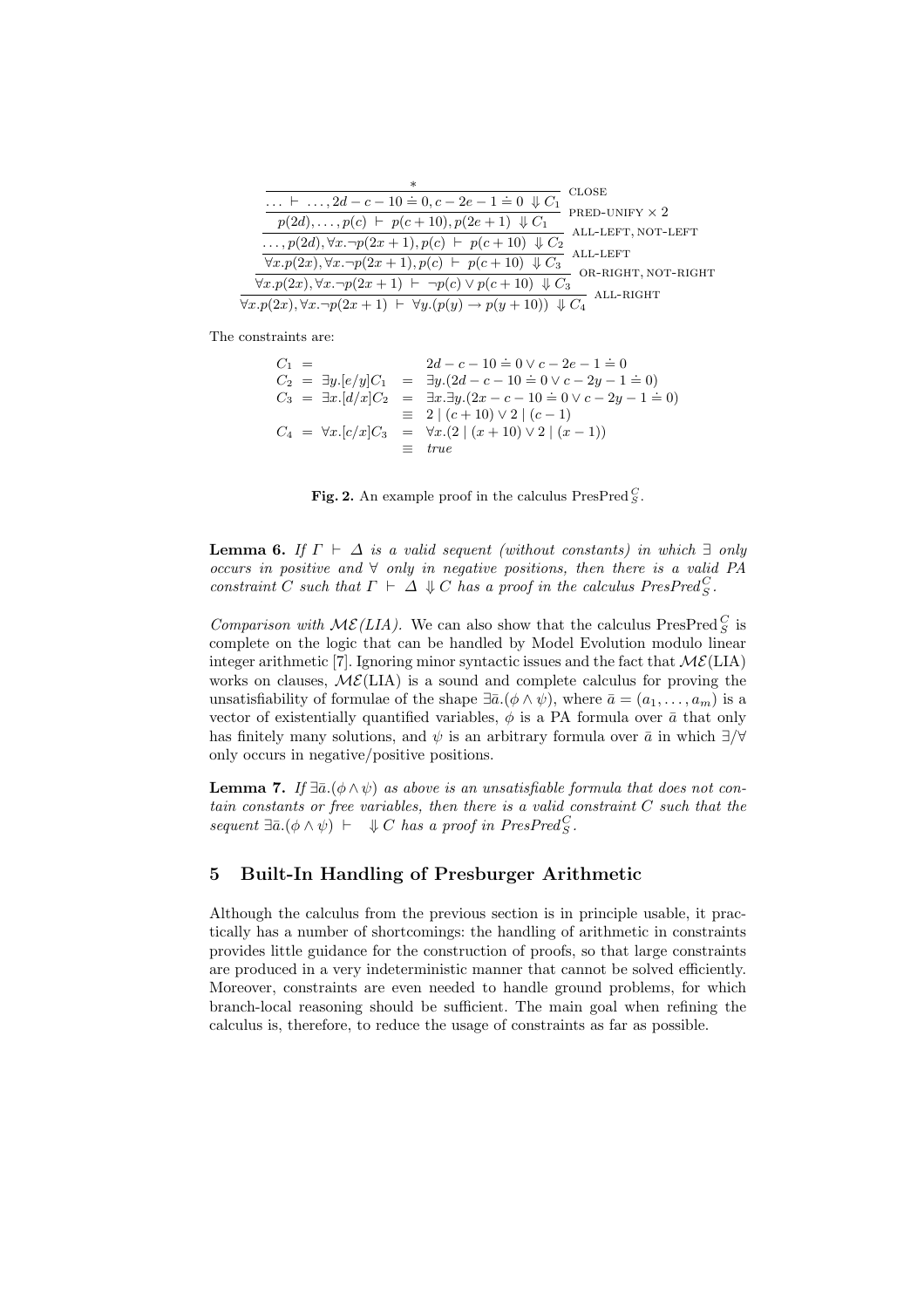In this section, we define built-in rules for handling linear integer arithmetic that can be interleaved with the rules from the previous section. The rules make it possible to handle ground problems branch-locally: proof trees for ground problems can be constructed depth-first (non-iteratively), similarly to the way in which SMT-solvers work. It can be achieved that the only constraints that can result from a subproof in case of ground problems are true or false (more details are given in [4]). Branch-local reasoning is also possible for innermost ∀ quantifiers in positive and ∃ in negative positions. The arithmetic rules also yield a decision procedure for PA that can be used to decide constraints (Sect. 5.3).

The rules in detail. The calculus  $PresPred^C$  consists of the rules given in Fig. 3, together with all rules from the calculus  ${\rm PresPred\,}_S^C$  and the simplification rule simp. We introduce new rules EX-RIGHT-D, ALL-LEFT-D that instantiate quantified formulae destructively, because formulae that do not contain uninterpreted predicates never have to be instantiated twice (also see Lem. 13 below).

The equality handling follows the calculus given in [8] and can solve arbitrary equations in the antecedent, in the sense that the equations are rewritten until the leading coefficients are all 1 and the leading terms of equations occur in exactly one place. Speaking in terms of matrices, RED is the rule for performing row operations, while  $COL-RED(-SUBST)$  is responsible for column operations. We define a suitable strategy for guiding the rules below.

The rules DIV-RIGHT and DIV-LEFT translate divisibility statements to equations, while div-close synthesises divisibility statements from equations. The formula  $C'$  in DIV-CLOSE can be found through pseudo-division (multiplying equations, inequalities or divisibility statements in  $C$  with non-zero factors). For  $C = (c + d \doteq 0)$  and  $\alpha = 3$ , for instance, we would choose  $C' = (x + 3d \doteq 0)$ .

Inequalities are handled based on the Omega test [2], which is an extension of the Fourier-Motzkin variable elimination method (cf. [9]) for integer problems. The central rule is omega-elim for replacing a conjunction of inequalities with a disjunction over simpler cases (omega-elim is directly based on the main theorem underlying the Omega test [2]). The literal  $m_i$  in the rule is defined by:

$$
m = \max_{j} \beta_j, \qquad m_i = \left\lfloor \frac{m\alpha_i - \alpha_i - m}{m} \right\rfloor
$$

In case there are no upper bounds, we define  $m = m_i = -1$ . The application of OMEGA-ELIM is only meaningful if  $c$  does not occur in formulae other than inequalities. Note, that if there are no lower or no upper bounds, the rule will replace all inequalities whose leading term is c with true.

Because we avoid the application of omega-elim in certain common situations (for instance, whenever the constant c occurs as argument of uninterpreted predicates), we also introduce a rule fm-elim for normal Fourier-Motzkin elimination. fm-elim can be applied with higher priority than omega-elim and is often able to close proofs faster than omega-elim, reducing the need to resort to the more complex rule. Further, we define two rules to convert between equations and inequalities. While the rule split-eq is strictly necessary for certain problems, anti-symm is introduced only for reasons of efficiency.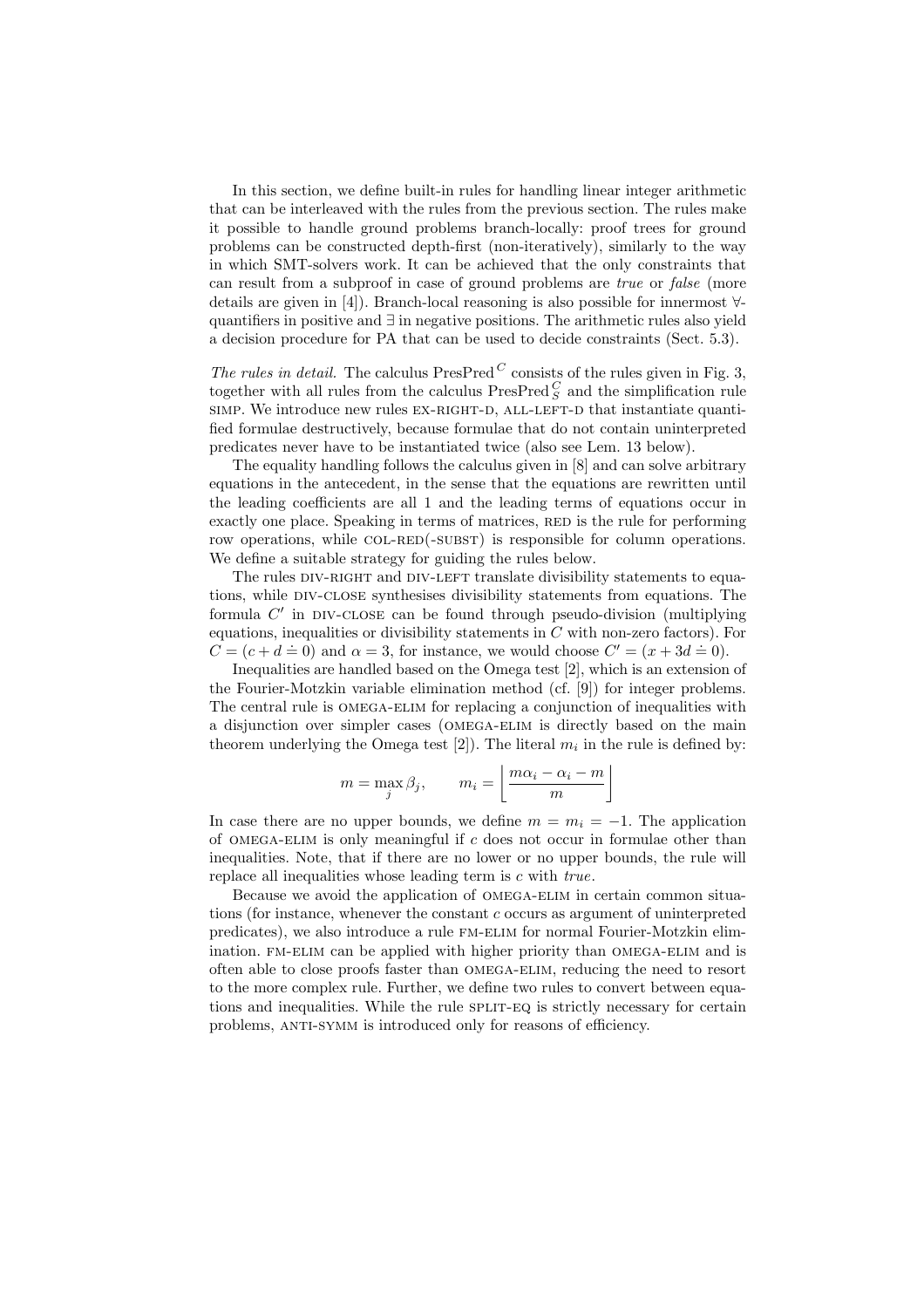$$
\frac{\Gamma \vdash t \leq 0, \Delta \Downarrow C \quad \Gamma \vdash t \geq 0, \Delta \Downarrow D \quad \text{SPLIT-EQ}}{\Gamma \vdash t \stackrel{.}{=} 0, \Delta \Downarrow C \land D} \quad \text{SPLIT-EQ}
$$
\n
$$
\frac{\Gamma, t \stackrel{.}{=} 0 \vdash \Delta \Downarrow C}{\Gamma, t \leq 0, t \geq 0 \vdash \Delta \Downarrow C} \quad \text{ANT-SYMM}
$$
\n
$$
\frac{\Gamma, \alpha c + s \geq 0, \beta c + t \leq 0, \beta s - \alpha t \geq 0 \vdash \Delta \Downarrow C}{\Gamma, \alpha c + s \geq 0, \beta c + t \leq 0 \vdash \Delta \Downarrow C} \quad \text{FM-ELIM} \quad (\alpha > 0, \beta > 0)
$$
\n
$$
\begin{array}{c}\n\Lambda_{i,j} \alpha_i b_j - a_i \beta_j - (\alpha_i - 1)(\beta_j - 1) \geq 0 \\
\frac{\vee}{\sqrt{\Gamma, \Delta_{i,j} \cdot \Delta_{i,j} \cdot \Delta_{i,j} \cdot \Delta_{i,j} \cdot \Delta_{i,j} \cdot \Delta_{i,j} \cdot \Delta_{i,j} \cdot \Delta_{i,j} \cdot \Delta_{i,j} \cdot \Delta_{i,j} \cdot \Delta_{i,j} \cdot \Delta_{i,j} \cdot \Delta_{i,j} \cdot \Delta_{i,j} \cdot \Delta_{i,j} \cdot \Delta_{i,j} \cdot \Delta_{i,j} \cdot \Delta_{i,j} \cdot \Delta_{i,j} \cdot \Delta_{i,j} \cdot \Delta_{i,j} \cdot \Delta_{i,j} \cdot \Delta_{i,j} \cdot \Delta_{i,j} \cdot \Delta_{i,j} \cdot \Delta_{i,j} \cdot \Delta_{i,j} \cdot \Delta_{i,j} \cdot \Delta_{i,j} \cdot \Delta_{i,j} \cdot \Delta_{i,j} \cdot \Delta_{i,j} \cdot \Delta_{i,j} \cdot \Delta_{i,j} \cdot \Delta_{i,j} \cdot \Delta_{i,j} \cdot \Delta_{i,j} \cdot \Delta_{i,j} \cdot \Delta_{i,j} \cdot \Delta_{i,j} \cdot \Delta_{i,j} \cdot \Delta_{i,j} \cdot \Delta_{i,j} \cdot \Delta_{i,j} \cdot \Delta_{i,j} \cdot \Delta_{i,j} \cdot \Delta_{i,j} \cdot \Delta_{i,j} \cdot \Delta_{i,j} \cdot \Delta_{i,j} \cdot \Delta_{i,j} \cdot \Delta_{i,j} \cdot \Delta_{
$$

Fig. 3. Rules for equations, inequalities, and divisibility judgements. In RED, we write  $\phi[s]$  in the succedent to denote that s occurs in an arbitrary formula in the sequent, which can in particular also be in the antecedent.  $m_i$  in OMEGA-ELIM as on page 8.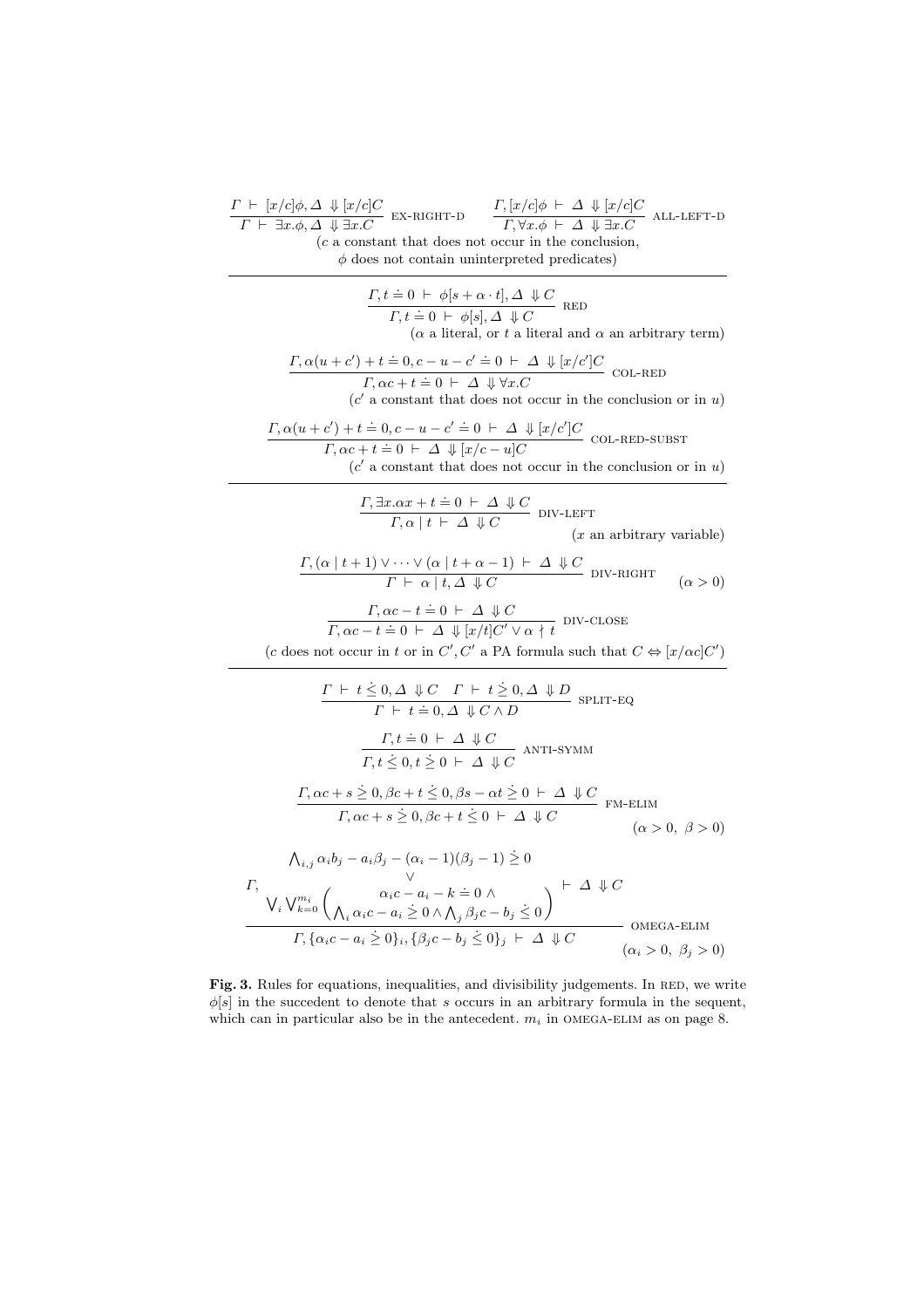**Lemma 8 (Soundness).** If a sequent  $\Gamma \vdash \Delta \Downarrow C$  is provable in PresPred<sup>C</sup>, then it is valid.

#### 5.1 Exhaustive Proofs

The existence of a closed proof for a sequent  $\Gamma \vdash \Delta \Downarrow C$  guarantees that the implication  $C \Rightarrow (\Gamma \vdash \Delta)$  holds (this is the soundness of the calculus, Lem. 8). In the special case that the sequent  $\Gamma \vdash \Delta$  does not contain uninterpreted predicates, it is possible to distinguish particular closed proofs that also guarantee the opposite implication  $(\Gamma \vdash \Delta) \Rightarrow C$ , and thus  $(\Gamma \vdash \Delta) \Leftrightarrow C$ . While this can be achieved in a trivial way by always applying CLOSE such that *all* formulae in a sequent are selected, it is sufficient to impose a weaker condition on proof trees that leads to smaller constraints and also makes it possible to eliminate quantifiers (Sect. 5.3). To this end, it is necessary to remember whether a constant was introduced by an existential rule (like ex-right) or a universal rule (like  $ALL-RIGHT$ ). A generalisation of the condition is described in [4].

Assume that a PresPred<sup>C</sup>-proof is given. We annotate the sequents in the proof with sets  $U$  of "universal" constants that the calculus attempts to eliminate. More formally, the proof is called *exhaustive* iff there is a mapping from proof nodes (constrained sequents) to sets  $U$  of constants that satisfies:

- 1. The rules AND-\*, OR-\*, NOT-\*, PRED-UNIFY, RED, DIV-\*, SPLIT-EQ, ANTIsymm, fm-elim, and simp keep or reduce the set: if the conclusion is annotated with U, the premisses are annotated with arbitrary subsets of U.
- 2. The rules  $EX-RIGHT(-D)$ , ALL-LEFT $(-D)$  erase the set: the premiss is annotated with ∅.
- 3. The rules EX-LEFT and ALL-RIGHT may add the introduced constant  $c$  to the set: if the conclusion is annotated with  $U$ , then the premiss is annotated with a subset of  $U \cup \{c\}$ .
- 4. The rule COL-RED is only applied if the conclusion is annotated with  $U$  such that  $c \in U$ . In this case, the premiss is annotated with a subset of  $U \cup \{c'\}.$
- 5. The rule COL-RED-SUBST is only applied if the conclusion is annotated with U such that  $c \notin U$ , and if u does not contain any constants from U. In this case, the premiss is annotated with a subset of U.
- 6. The rule OMEGA-ELIM is only applied if the conclusion is annotated with  $U$ such that  $c \in U$  and if c does not occur in  $\Gamma$  or  $\Delta$ . In this case, the premiss is annotated with an arbitrary subset of U.
- 7. The rule DIV-CLOSE is only applied if the conclusion is annotated with  $U$ such that  $c \in U$ . In this case, the premiss is annotated with a subset of U.
- 8. The rule close is always applied such that all formulae without uninterpreted predicates are selected, apart from (possibly) those equations in the succedent that contain constants from  $U$  that exclusively occur in equations in the succedent.

Lemma 9 (Constraint completeness). Suppose that a PresPred<sup>C</sup>-proof is closed and exhaustive. For each sequent  $\Gamma \vdash \Delta \Downarrow C$  in the tree, let  $\Gamma_p$ ,  $\Delta_p$ denote the subsets of PA formulae in  $\Gamma$ ,  $\Delta$ . Then, for each sequent  $\Gamma \vdash \Delta \Downarrow C$ that is annotated with a set U, the implication  $\forall U$ .  $(\Gamma_p \vdash \Delta_p) \Rightarrow \forall U$ . C holds.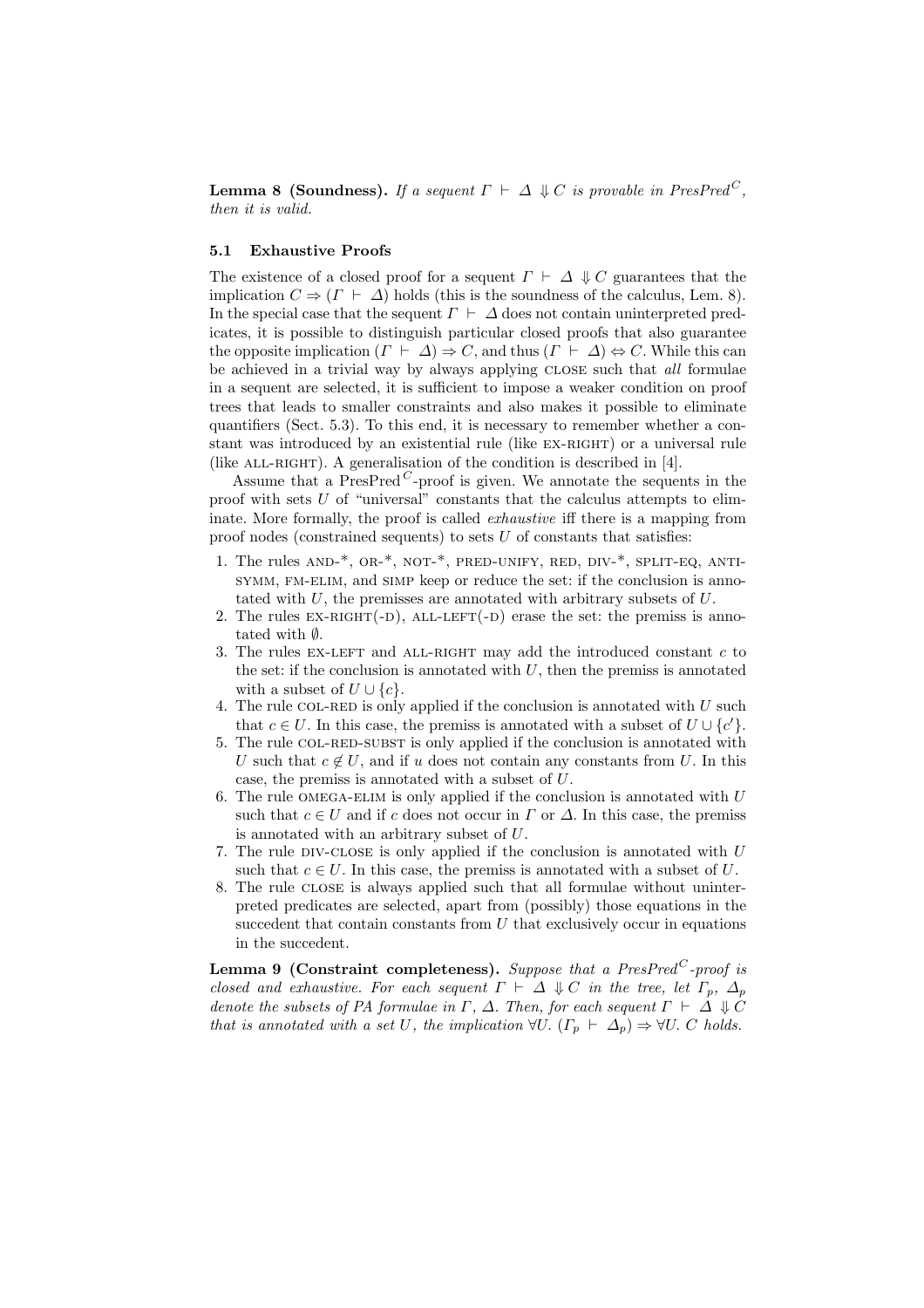Example 10. The formula  $\neg \exists x \, . \exists y \, . (2x - c - 10 \doteq 0 \vee 2y - c + 1 \doteq 0)$  from Example 4 is simplified by constructing a proof. To see that the proof is exhaustive, the sequent with constraint  $D_5$  is annotated with  $\emptyset$ , the sequent with  $D_1$  with  ${e}$ , the sequent with  $D_3$  with  ${d}$ , and all other sequents with the set  ${d, e}$ . This implies that the original formula is equivalent to  $D_5$ .

| <b>CLOSE</b><br>$\frac{2d-c-10=0 \, \vdash \, \psi D_1}{2d-c-10=0 \, \vdash \, \psi D_2} \, \overset{\mathbf{C}}{\mathbf{D}}$<br>$-$ DIV-CLOSE                              | $\frac{2e-c+1=0 \not\;\vdash \;\;\Downarrow D_3}{2e-c+1=0 \not\;\vdash \;\;\Downarrow D_4}$ DIV-CLOSF<br>OR-LEFT | <b>CLOSE</b>         |
|-----------------------------------------------------------------------------------------------------------------------------------------------------------------------------|------------------------------------------------------------------------------------------------------------------|----------------------|
| $\overline{2d-c-10 \doteq 0} \vee 2e-c+1 \doteq 0 \vdash \psi D_2 \wedge D_4$<br>$\frac{1}{2x \cdot 3y \cdot (2x - c - 10 \doteq 0 \vee 2y - c + 1 \doteq 0) + \sqrt{D_5}}$ |                                                                                                                  | - EX-LEFT $\times$ 2 |

The constraints resulting from the proof are:

| $D_1 =$                                                      | $2d - c - 10 \neq 0$                                            |
|--------------------------------------------------------------|-----------------------------------------------------------------|
| $D_2 = [2d/c + 10]D_1 \vee 2 \nmid (c + 10)$                 | $=$ $(c+10) - c - 10 \neq 0 \vee 2 \nmid (c+10)$                |
|                                                              | $\equiv$ 2 $\langle$ (c + 10)                                   |
| $D_3 =$                                                      | $2e - c + 1 \neq 0$                                             |
| $D_4 = [2e/c-1]D_3 \vee 2 \nmid (c-1)$                       | $=$ $(c-1)-c+1 \neq 0 \vee 2 \nmid (c-1)$                       |
| $\equiv 2 \nmid (c-1)$                                       |                                                                 |
| $D_5 = \exists x . [d/x] \exists y . [e/y] (D_2 \wedge D_4)$ | $= \exists x. \exists y. (2 \nmid (c+10) \wedge 2 \nmid (c-1))$ |
|                                                              | $\equiv$ 2 $\langle (c+10) \wedge 2 \rangle (c-1)$              |

#### 5.2 The Construction of Exhaustive Proofs for PA Problems

We define a strategy to apply the PresPred<sup>C</sup>-rules to a sequent  $\Gamma \vdash \Delta \Downarrow ?$ that only contains PA formulae. The strategy is guaranteed to terminate and to produce a closed and exhaustive proof, and it is deterministic in the sense that no search is required, every ordering of rule applications (that is consistent with given priorities) leads to an exhaustive proof. In order to guide the proof construction, the strategy maintains a set  $U$  of constants (which is initially empty) and a term ordering  $\leq_r$  (as in Sect. 2) that are updated when new constants are introduced or existing constants need to be reordered. The ordering  $\lt_r$  is always chosen such that the constants in  $U$  are bigger than all constants that are not in U. Both U and  $\lt_r$  are branch-local: different branches in a proof tree can be built using different Us and  $\lt_r$ s.

We list the rules that the strategy applies to a proof goal with descending priority: step 2 will only be carried out if step 1 is impossible, etc.

- 1. apply simp (if possible).
- 2. apply RED if an  $\alpha$  exists such that  $s + \alpha \cdot t <_r s$
- (and if  $s \neq t$  or  $\phi[s]$  is not an equation in the antecedent).
- 3. if the antecedent contains an equation  $\alpha c + t = 0$  with  $\alpha > 1$ , then:
	- if  $c \notin U$ , apply COL-RED-SUBST. The fresh constant  $c'$  is inserted in the term ordering  $\leq_r$  such that it becomes minimal, and u is chosen such that  $(\alpha u + t) = \min_{\leq r} {\alpha u' + t | u' \text{ a term}}.$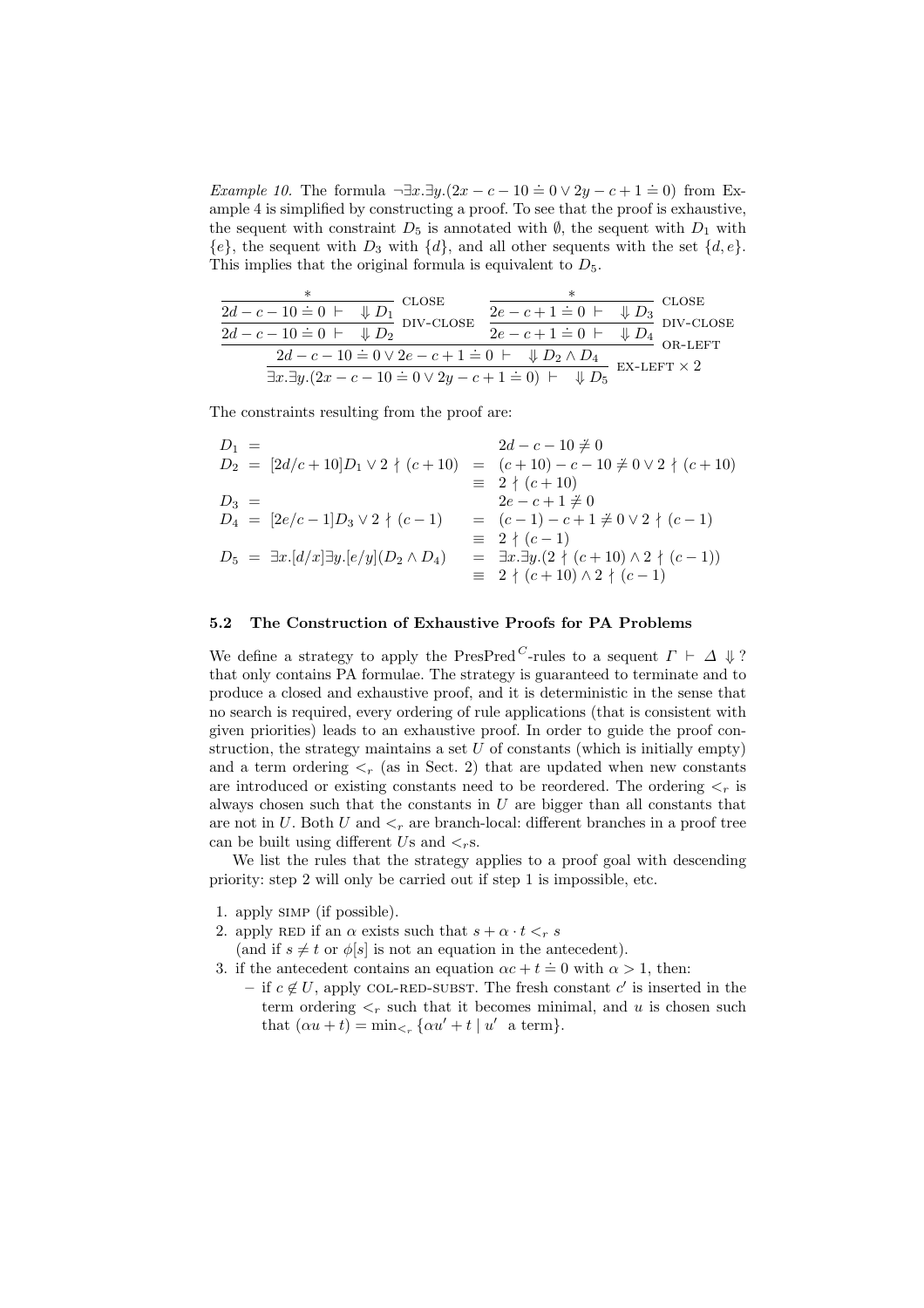- if  $c \in U$  and t contains at least one further constant from U whose coefficient is not a multiple of  $\alpha$ , apply COL-RED. The fresh constant  $c'$ is added to U and is inserted in the term ordering  $\lt_r$  such that it becomes smaller than all other constants in  $U$ , but bigger than all constants not in U. u is again chosen such that  $(\alpha u + t) = \min_{\leq r} {\alpha u' + t \mid u' \text{ a term}}$ .
- 4. if the antecedent contains an equation  $\alpha c + t = 0$  with  $c \in U$ , apply DIVclose, remove c from U, and update  $\lt_r$  such that c becomes minimal. (This is also possible for  $\alpha = 1$ )
- 5. if possible, apply any of the following rules:
	- $-$  ANTI-SYMM.
	- fm-elim, if the result is not subsumed by an inequality in the antecedent. – any of the rules  $AND-*$ ,  $OR-*$ ,  $NOT-*$ .
- 6. if possible, apply any of the following rules:
	- SPLIT-EQ: if an equation can be split that contains a constant  $c \in U$  that also occurs as leading term of an inequality in the antecedent.
	- also occurs as reading term of an inequality in the antecedent.<br>  $\{\alpha_i c a_i \geq 0\}_i$ ,  $\{\beta_j c b_j \leq 0\}_j$  occur in the antecedent and  $c \in U$ , and if c does not occur in any other formula.
	- ALL-RIGHT, EX-LEFT: add the fresh constant c to U and insert it into  $\lt_r$ such that it becomes maximal.
	- EX-RIGHT-D, ALL-LEFT-D: set U to  $\emptyset$  and insert c arbitrarily into  $\lt_r$ .
	- div-left, div-right.
- 7. apply close and select exactly those formulae that do not contain constants from U or uninterpreted predicates.

The steps  $1-4$  of the strategy work by eliminating all  $U$ -constants that occur in equations in the antecedent. Similarly as in [8], in the antecedent only equations will be left whose leading coefficient is 1 and whose leading term does not occur in other places in the sequent anymore. The steps 5–6 handle inequalities by first applying the Fourier-Motzkin rule exhaustively, and by eliminating constants using the Omega rule whenever possible. Also quantifiers, propositional connectives and divisibility judgements are treated in step 5–6. A proof that is constructed using this procedure is shown in Example 10.

Lemma 11 (Termination and exhaustiveness). If a sequent  $\Gamma \vdash \Delta \Downarrow ?$ does not contain uninterpreted predicates, the strategy from above terminates and produces a closed exhaustive proof.

#### 5.3 Deciding Presburger Arithmetic by Recursive Proving

The anticipated way to decide constraints in proofs is to eliminate quantifiers already during the constraint propagation, i.e., at the points where the rules ex- $RIGHT(-D)$ , ALL-LEFT $(-D)$ , ALL-RIGHT, EX-LEFT or COL-RED are applied and cause quantifiers to occur in constraints. By eliminating such quantifiers right away, each subproof of the proof can be annotated with a constraint that is a quantifier-free PA formula. When building proofs incrementally, this makes it possible to easily distinguish between unsatisfiable subproofs (i.e., subproofs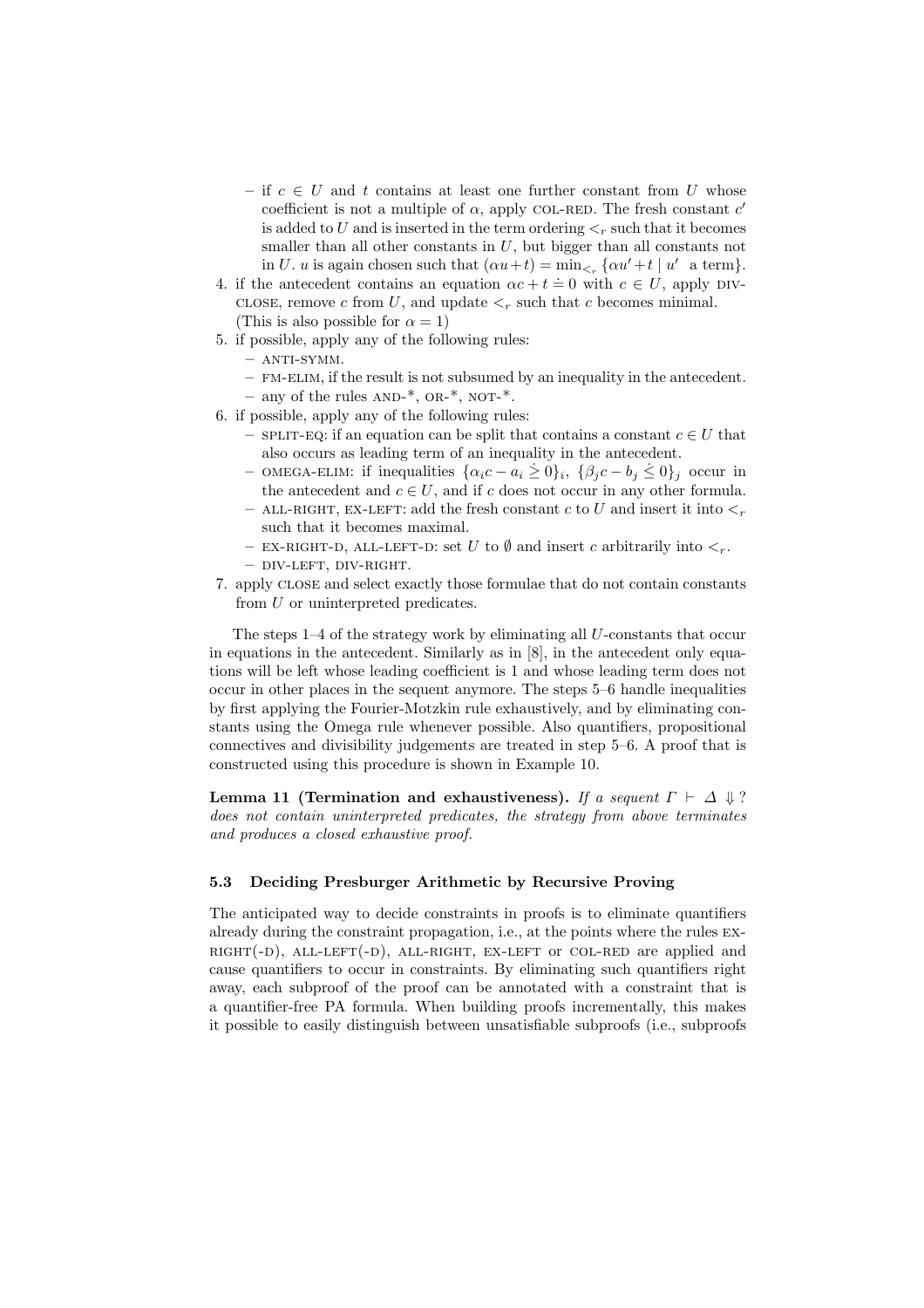with an unsatisfiable constraint) that need to be expanded further, and satisfiable subproofs whose expansion can be postponed. Besides, due to Lem. 11 and as only quantifier-free constraints occur, the resulting procedure decides PA.

To eliminate quantifiers, the calculus  $PresPred^{\overrightarrow{C}}$  can be used (Example 10):

Lemma 12 (Quantifier elimination). Suppose a formula  $\phi$  does not contain uninterpreted predicates and  $\forall$  occurs in  $\phi$  only in positive positions and  $\exists$  only in negative positions. The strategy from the previous section produces a proof with root  $\vdash \phi \Downarrow C$  in which C does not contain quantifiers (more precisely, if C contains a quantified subformula  $Qx.\psi$ , then x does not occur in  $\psi$ ).

#### 6 Fair Construction of Proofs

We now compare the calculus  $PresPred^C$  with the more restricted calculus PresPred  $_S^C$  from Sect. 4. Because the former calculus is a superset of the latter, it is a trivial observation that any sequent provable in  $\mathrm{PresPred}\xspace^C_S$  is also provable in PresPred<sup>C</sup>. It can also be shown that PresPred<sup>C</sup> cannot prove more sequents than PresPred  $_{S}^{C}$  [4], which means that the two calculi are equivalent.

Proofs in  $\widetilde{\text{PresPred}}^C$  can be found by a backtracking-free fair application strategy. To define the notion "fair," it has to be observed that formulae in a PresPred<sup>C</sup>-proof can be rewritten by applying RED or SIMP. When this happens, it is possible to identify a unique successor of the modified formula in the premiss of the rule application (vice versa, a formula can have multiple predecessors because distinct formulae could become equal when applying a rule).

A fair PresPred<sup>C</sup>-proof for a sequent  $\overline{\Gamma} \vdash \Delta \Downarrow ?$  is a possibly infinite proof in PresPred  $C$  in which all constraints are ? and all branches have the properties:

- Fair treatment of formulae with uninterpreted predicates: whenever at some point on the branch one of the rules in Fig. 1 is applicable to a formula that contains uninterpreted predicates, the rule is applied to the formula or to a successor of the formula at some later point on the branch. (This implies that ALL-LEFT and EX-RIGHT are applied infinitely often to each universally quantified formula with uninterpreted predicates).
- $-$  Fair unification of complementary literals: if there is a sequent on the branch of the shape  $\Gamma$ ,  $p(\bar{t}) \vdash p(\bar{s}), \Delta \Downarrow ?$ , the rule PRED-UNIFY is applied at least once on the branch to the pair  $p(\bar{t})$ ,  $p(\bar{s})$  or to successors of these formulae. Exhaustiveness: all proof nodes can be annotated with sets  $U$  as in Sect. 5.1.

A constraint C is generated by a fair proof of  $\Gamma \vdash \Delta \Downarrow ?$  if a (finite) proof for  $\Gamma \vdash \Delta \Downarrow C$  can be obtained by chopping off all branches of the fair proof at some point, applying close in some way to the leaves and propagating the resulting constraints through the proof. The next lemma, together with Lem. 9, implies the completeness of a fair rule, formula, and branch selection strategy.

**Lemma 13 (Fair construction).** Suppose that a PresPred<sup>C</sup><sub>S</sub>-proof for the sequent  $\Gamma \vdash \Delta \Downarrow C$  exists. Every fair PresPred<sup>C</sup>-proof of  $\Gamma \vdash \Delta \Downarrow ?$  whose root is annotated with the set U generates a constraint D with  $\forall U.C \Rightarrow \forall U.D.$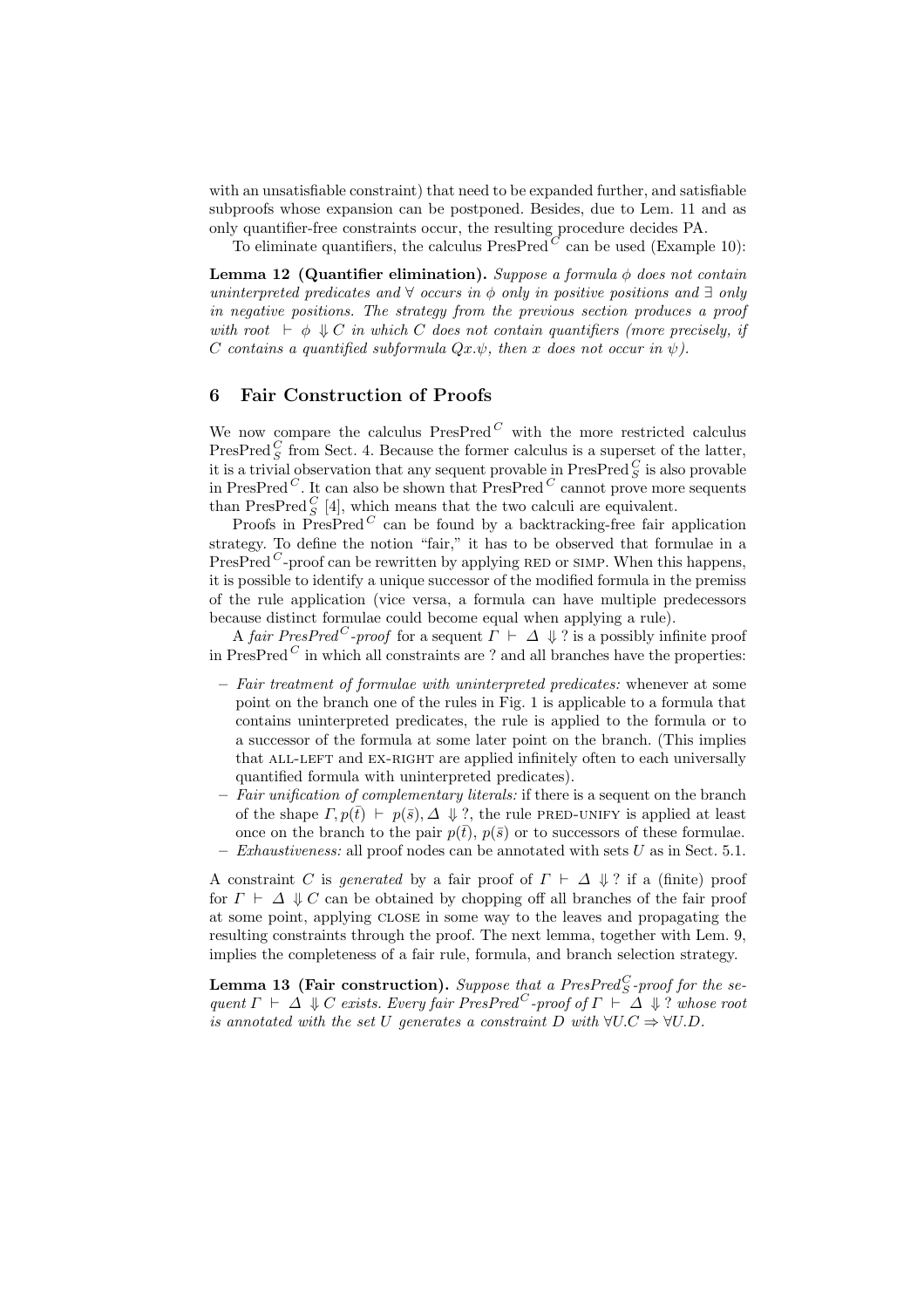## 7 Related Work

 $M\mathcal{E}(LIA)$  [7] is a recently proposed variant of the Model Evolution calculus that is similar to our calculus in that it supports PA enhanced with uninterpreted predicates (and without functions) as input language, and that its architecture resembles tableau calculi. Model Evolution does not use rigid free variables that are shared among different branches in the way tableaux do, however, which means that also constraints can be kept branch-local. Further differences are that  $M\mathcal{E}(LIA)$  works on clauses, only supports a restricted form of existential quantification, and has a more explicit representation of candidate models.

SMT-solvers based on the DPLL(T) architecture [10] can handle ground problems modulo integer arithmetic (and many other theories) efficiently, but only offer heuristic quantifier handling. Because of the similarity between DPLL and sequent calculi, the work presented in this paper can be seen as an alternative approach to handling quantifiers that should also be applicable to  $DPLL(T)$ .

The simplification of formulae by the rules in Fig. 3 is roughly comparable with deduction modulo [11]. The concept is here integrated in a setting that resembles free-variable tableaux to treat quantifiers more efficiently.

An approach to embed algebraic constraints in tableau calculi is described in [12], where quantifier elimination tasks in real arithmetic (possibly involving more than one proof goal) are carried out by an external procedure, in a manner comparable to the simultaneous solving of constraints from multiple proof goals described here. Uninterpreted functions or predicates are not handled.

There are a number of approaches to include theories into resolution-based calculi. [13] works with constraints that are solved in a theory, but requires to enumerate the solutions of constraints (whereas it is enough to check the validity of constraints in our work). In [14], while it is enough to check satisfiability of constraints, no uninterpreted functions or predicates are supported. A recent calculus to handle rational arithmetic is given in [15], and is similar to our work in that it has built-in rules to solve systems of equations and inequalities (based on Fourier-Motzkin). The calculus is complete under restrictions that effectively prevent quantification over rationals. It remains to be investigated how this fragment is related to the fragments discussed here.

## 8 Conclusions and Future Work

We have presented a novel calculus to reason about problems in first-order logic modulo linear integer arithmetic. The calculus is complete for function-free first-order logic (on such problems, proofs in the calculus resemble free-variable tableaux with incremental closure [1]) and can decide Presburger arithmetic (in a manner that is similar to the Omega test [2]). As further results, we have shown that the calculus is at least as complete as the calculus  $\mathcal{M}\mathcal{E}(LIA)$ , and allows the fair construction of proofs. An implementation of the calculus is available under http://www.cs.chalmers.se/~philipp/princess and is described in [4].

Apart from continuing the implementation and benchmarks, there are a number of concepts that require more research, among others: the encoding and